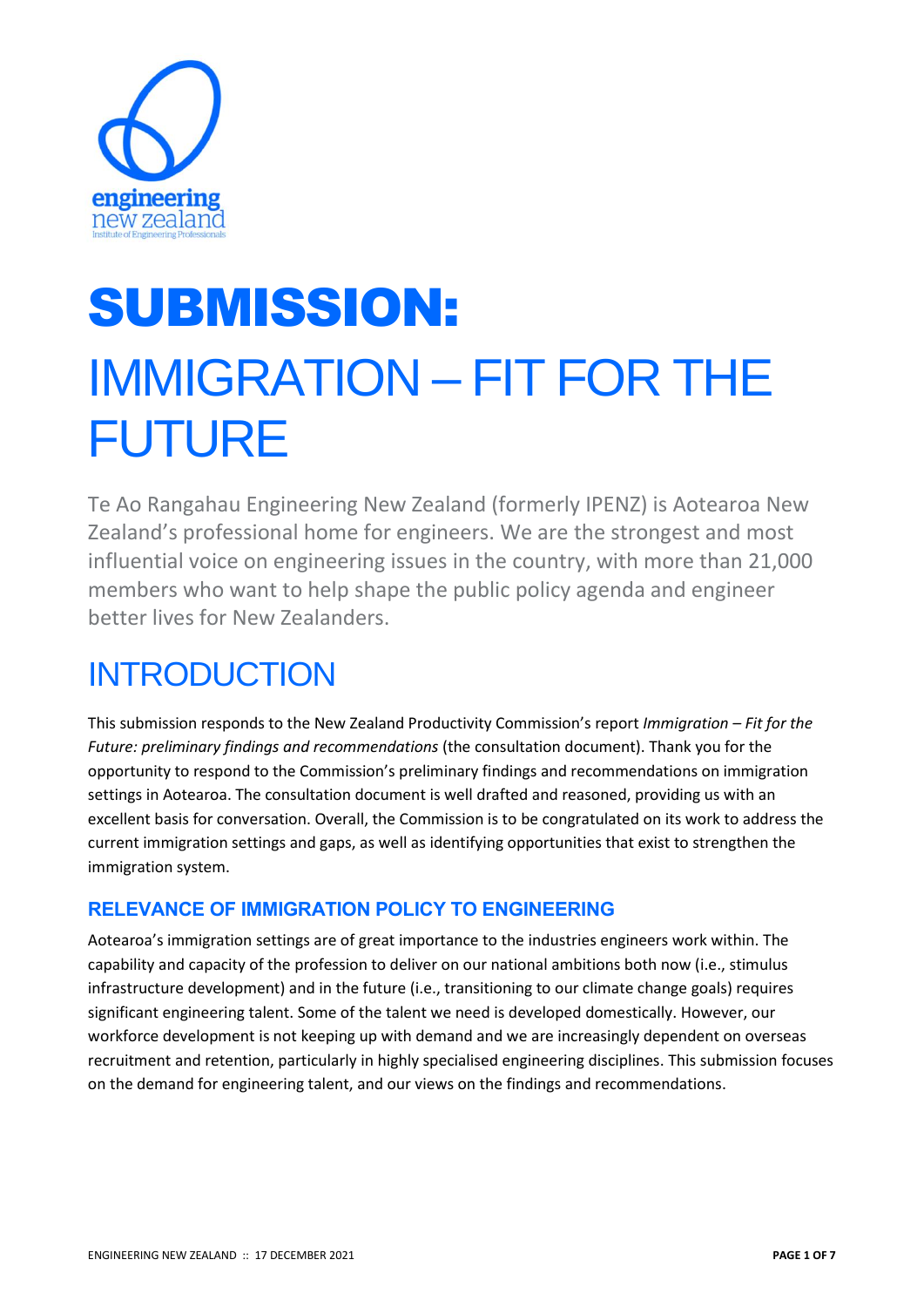#### **Engineers' contribution to Gross Domestic Product (GDP)**

Engineers contribute significantly to Aotearoa's economy. Work undertaken by PwC in 2020 indicates that engineers contribute approximately five percent of GPD or about \$213,000 per employee for engineering.<sup>1</sup>

#### **Contribution of migrant engineers**

Aotearoa New Zealand has a chronic engineer shortage, as evidenced by long-term skill shortage lists. Migrant engineers contribute significantly to our economy, supporting industry and Government to achieve ongoing demand for services.

#### **Future demand for engineers**

According to PwC, we need approximately 1,500 new engineers a year to support economic growth. We also need engineers to fill gaps created by existing engineers who retire, take up other occupations or leave the profession for other reasons.

PwC's estimates took place before the Covid-19 pandemic. As the Commission is aware, stimulus spending on infrastructure has increased the need for further engineering talent. More engineers than ever are needed to support our ambitions. We do not expect this to change in the medium- to long-term future, as engineers are needed to deliver major infrastructure projects, transition to carbon neutrality, adapt to our changing environment, and support Aotearoa's ongoing economic activity across all industries, from agriculture to electricity distribution and even education and health.

In 2020 Aotearoa graduated 1,647 tertiary qualified engineers (level 5-7). This is roughly three percent of total level 5-7 graduates.<sup>2</sup> Recognising many engineering graduates will never practice in engineering or will migrate overseas, we are simply not producing enough talent to meet increasing demand or to fill vacancies created by engineers leaving the profession or the country.

Furthermore, we are concerned about the long-term pipeline of engineers. Our students are not performing well in basic science and mathematics compared to their peers overseas.<sup>3</sup> There has also been a decline in the uptake of National Certificate of Education Achievement level 1 and 2 algebra and calculus.<sup>4</sup> Basic science and mathematics education paves the way for future 'home-grown' engineering talent.

#### **Pipeline of work**

We are supportive of the Commission's recommendation to introduce a Government Policy Statement (GPS) on Immigration that outlines the direction and priorities for the decade which takes into account and links into other relevant GPSs.

The Commission has highlighted that the immigration system is disconnected from other government settings and policy, in particular infrastructure. Immigration, through its impact on population growth,

<sup>1</sup> PwC. *Economic contribution of engineering*. February 2020. https://www.engineeringnz.org/documents/587/Economic\_contribution\_of\_engineering\_PwC\_February\_2020.pdf

<sup>&</sup>lt;sup>2</sup> Education Counts. Fields of specialization for students gaining qualifications from tertiary education providers 2011-2020. **[https://www.educationcounts.govt.nz/\\_\\_data/assets/excel\\_doc/0019/41716/Field-of-specialisation-for-students-gaining-qualifications-from](https://www.educationcounts.govt.nz/__data/assets/excel_doc/0019/41716/Field-of-specialisation-for-students-gaining-qualifications-from-tertiary-education-providers-2011-2020.xlsx)[tertiary-education-providers-2011-2020.xlsx](https://www.educationcounts.govt.nz/__data/assets/excel_doc/0019/41716/Field-of-specialisation-for-students-gaining-qualifications-from-tertiary-education-providers-2011-2020.xlsx)**

<sup>3</sup> 2019 Trends in International Mathematics and Science Study **<https://timssandpirls.bc.edu/timss2019/>**

<sup>4</sup> Te Herenga Waka—Victoria University of Wellington **[https://www.wgtn.ac.nz/news/2021/12/decline-in-students-taking-key-ncea-maths](https://www.wgtn.ac.nz/news/2021/12/decline-in-students-taking-key-ncea-maths-standards-research-finds)[standards-research-finds](https://www.wgtn.ac.nz/news/2021/12/decline-in-students-taking-key-ncea-maths-standards-research-finds)**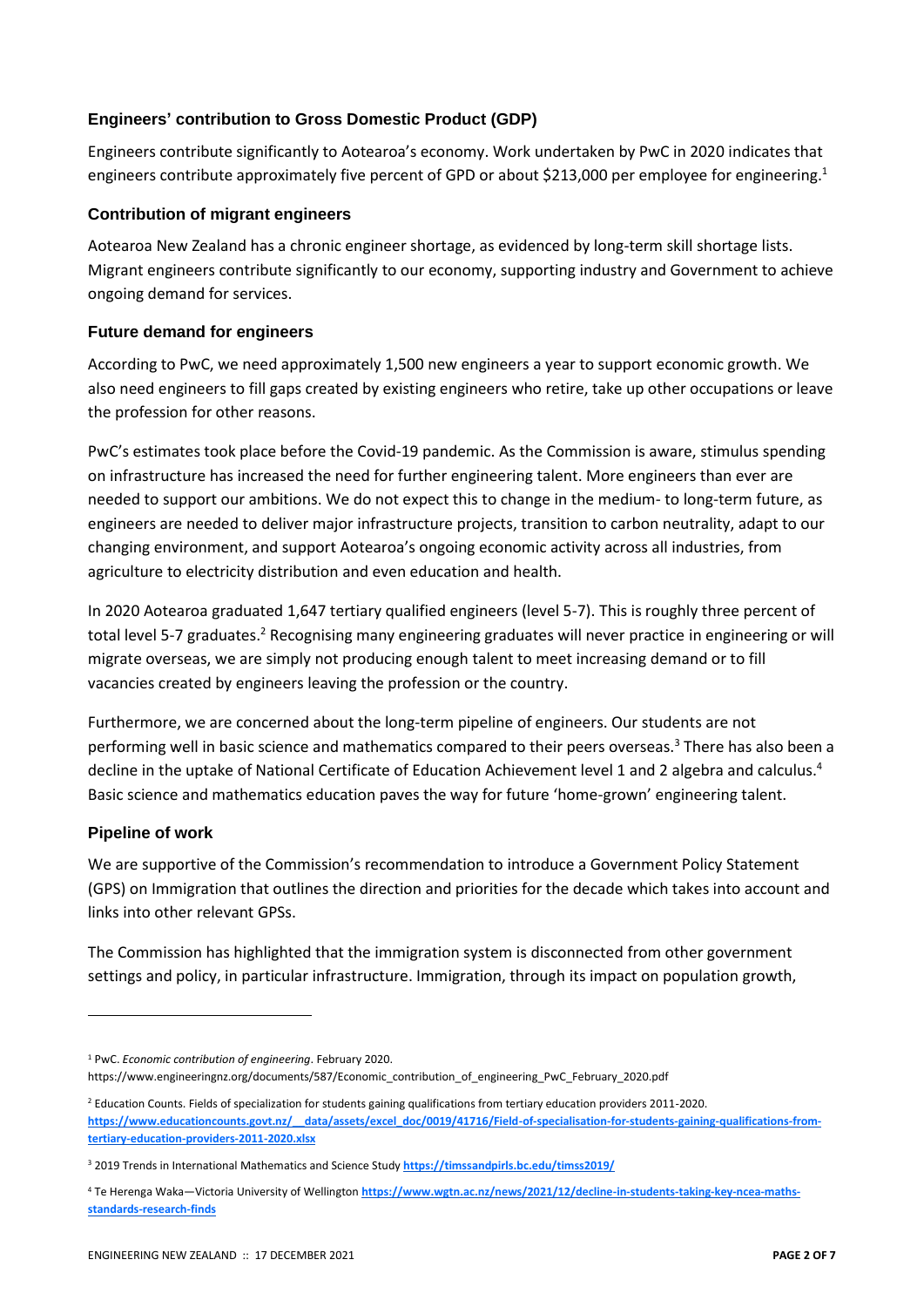necessitates infrastructure development. As the Commission notes, the development or supply of infrastructure, including adequate housing, needs to catch up with demand. Greater transparency, clarity and forward-planning in the immigration system in the form of a GPS, that is linked to associated statements and strategies (e.g. infrastructure and education), will enable industry to plan and act accordingly.

#### **SUMMARY OF FEEDBACK**

Overall, we support the Commission's findings and recommendations as outlined in the consultation document. We agree with the Commission that immigration settings are not isolated policy considerations, and that further analysis and transparency is required in the future. We support recommendations that the Minister of Immigration should be required to develop and consult on an immigration Government Policy Statement which sets out immigration objectives, priorities, and processes.

The Commission's analysis focuses on the net impacts of immigration. We understand the reasons for this approach but are concerned that it does not quantify the considerable contribution of highly skilled migrants, notably engineers, to both productivity and wellbeing. In this submission we will highlight the significant contribution of individual engineers to both productivity and Aotearoa's wellbeing ambitions. We ask that further policy work on immigration settings recognise the significant contribution of skilled migrants, particularly engineers, and consult with industry on forecasting and demand for these migrants.

#### **General comment on the consultation document**

In Part 1 of the consultation document, the Commission sets out the purpose of the inquiry as framing "what sort of working-age immigration policies would best promote New Zealand's long-term economic growth and the wellbeing of New Zealanders." Wellbeing is then defined as including "the effects on social, natural, physical and human capitals; as well as impacts on income distribution, resilience and the Treaty of Waitangi." While the analysis on income is well-reasoned and supported by evidence, the other capitals, in particular natural capital, are given little attention throughout the consultation document. We are highly supportive of the inclusion of the Treaty of Waitangi and considerations of long-term resilience of the immigration system, however, would encourage future work by the Commission to increase its consideration and analysis of all four capitals as fundamental to the wellbeing and productivity of Aotearoa New Zealand.

### FINDINGS, RECOMMENDATIONS AND RESPONSES TO QUESTIONS

In this submission we respond to several of the Commission's findings and recommendations as they relate to immigration of engineers into Aotearoa. We also answer several, but not all, of the Commission's questions.

#### **IMMIGRATION POLICY IN NEW ZEALAND**

#### **Finding 1: Immigration's main contributions to productivity and wellbeing**

We agree with the Commission's findings on immigration's main contributions to productivity (as outlined in the consultation document). We note that the professional skills of migrant engineers support human capabilities in Aotearoa, particularly in niche sub-disciplines such as tunnel engineering. Migrant engineers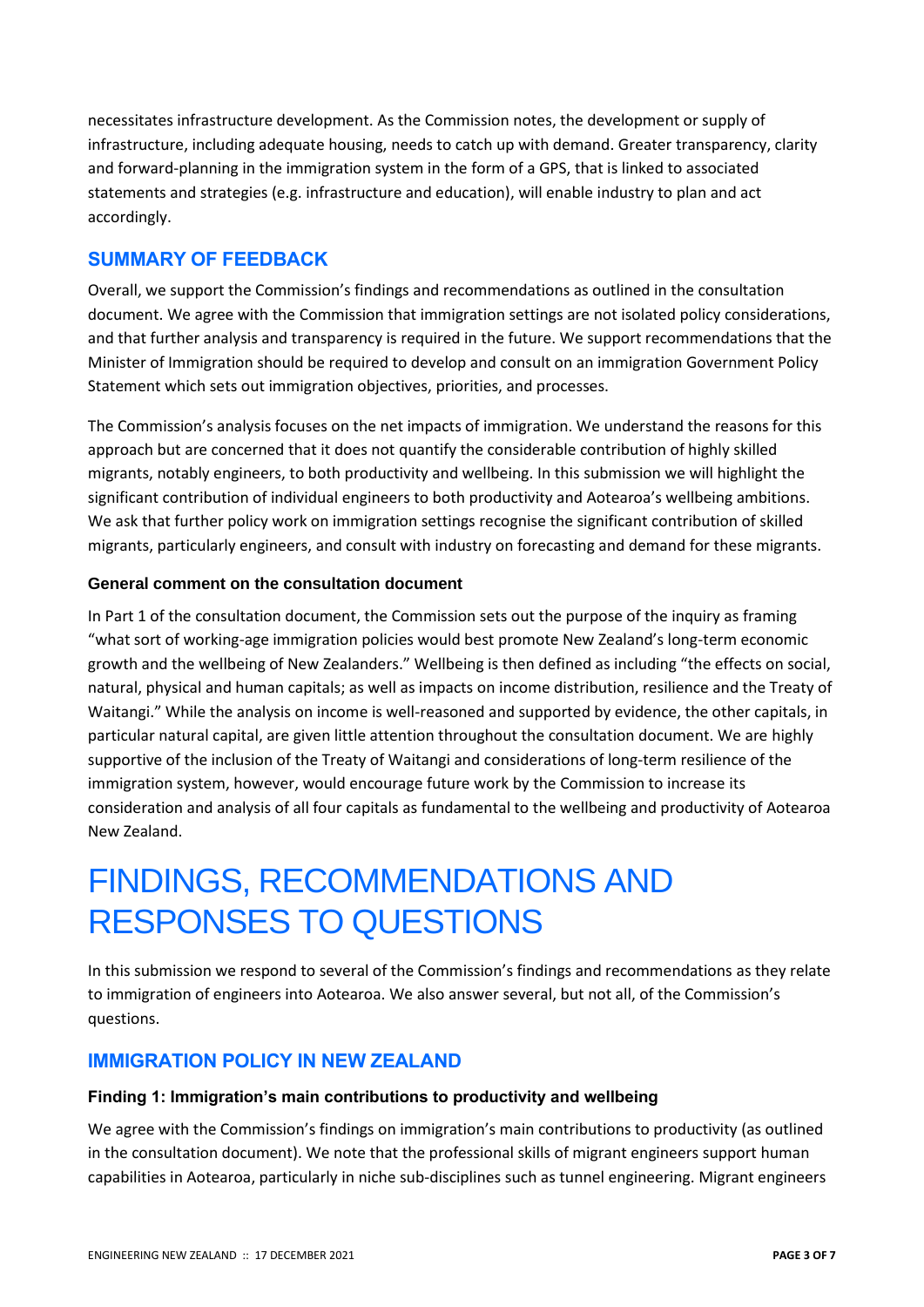also support Aotearoa to achieve its social, environmental, and economic policy objectives through expanding the capacity and capability of the sector, as well as strengthening its innovation ecosystems.

#### **EFFECTIVENESS OF THE CURRENT SYSTEM**

#### **Finding 3: Immigration has had a small and mostly positive effect on wages and employment.**

Regarding finding 3, the Commission's analysis looked at the total impact of immigration on wages and employment. While we understand this approach, it fails to acknowledge the various levels of impact across the different classes of immigrants (skilled migrants verses other classes). Notwithstanding wellbeing impacts, different immigrant classes contribute differently to productivity. As outlined above, engineers contribute considerably to both Aotearoa New Zealand's productivity, and support the country to achieve its social and economic policy objectives.

We agree with the Commission's point that "Overall, evidence on labour market effects does not, of itself, point to major problems with the level and composition of immigration into New Zealand".

#### **Finding 4: There is no consistent feedback mechanism linking skill shortages evident in the immigration system to potential responses in the education and training system**

We strongly support this finding. As highlighted above, we have significant concerns that the education and training system is not filling long-term engineering skill shortages. This is evidenced by the long period of time engineers have been on skill shortage lists.

Given Aotearoa's relatively small scale internationally, there will always be situations where specialist engineers need to be recruited from overseas. In an ideal world this would be the exception and not the rule.

#### **Question 1: To what extent does access to migrant labour reduce training and upskilling?**

We hold strongly to the view that Aotearoa must be better at developing its engineering workforce. As the Commission points out, it may be that our ability to bring engineers into the country is limiting the focus we are giving to our own skill shortages.

We must begin building the workforce now. As outlined above, Aotearoa's primary students are not performing well in science and maths. This limits later learning in both subjects, as well as technology and engineering.

We support the development of homegrown talent. Since 2018, Te Ao Rangahau Engineering New Zealand has developed a programme to inspire more young New Zealanders (Year 1 – Year 13) to pursue careers in engineering and other science, technology, engineering, and maths (STEM fields). The **[Wonder Project](https://wonderproject.nz/)** is primarily funded by Callaghan Innovation and takes young Kiwis on a creative, dynamic, and fun STEM journey via hands-on, student-led programmes designed to fit seamlessly into the Aotearoa school curriculum.

In the past two years, almost 30,000 Kiwi school kids have taken part in our Rocket Challenge and STEM Careers programme – and we've doubled the number of Kiwi kids wanting to be engineers.

While we are doing what we can to develop talent, it is ultimately the Government's responsibility to train and upskill local engineering talent. We ask Government through the Ministry of Education, the Tertiary Education Commission, and other relevant organisations (including Workforce Development Councils and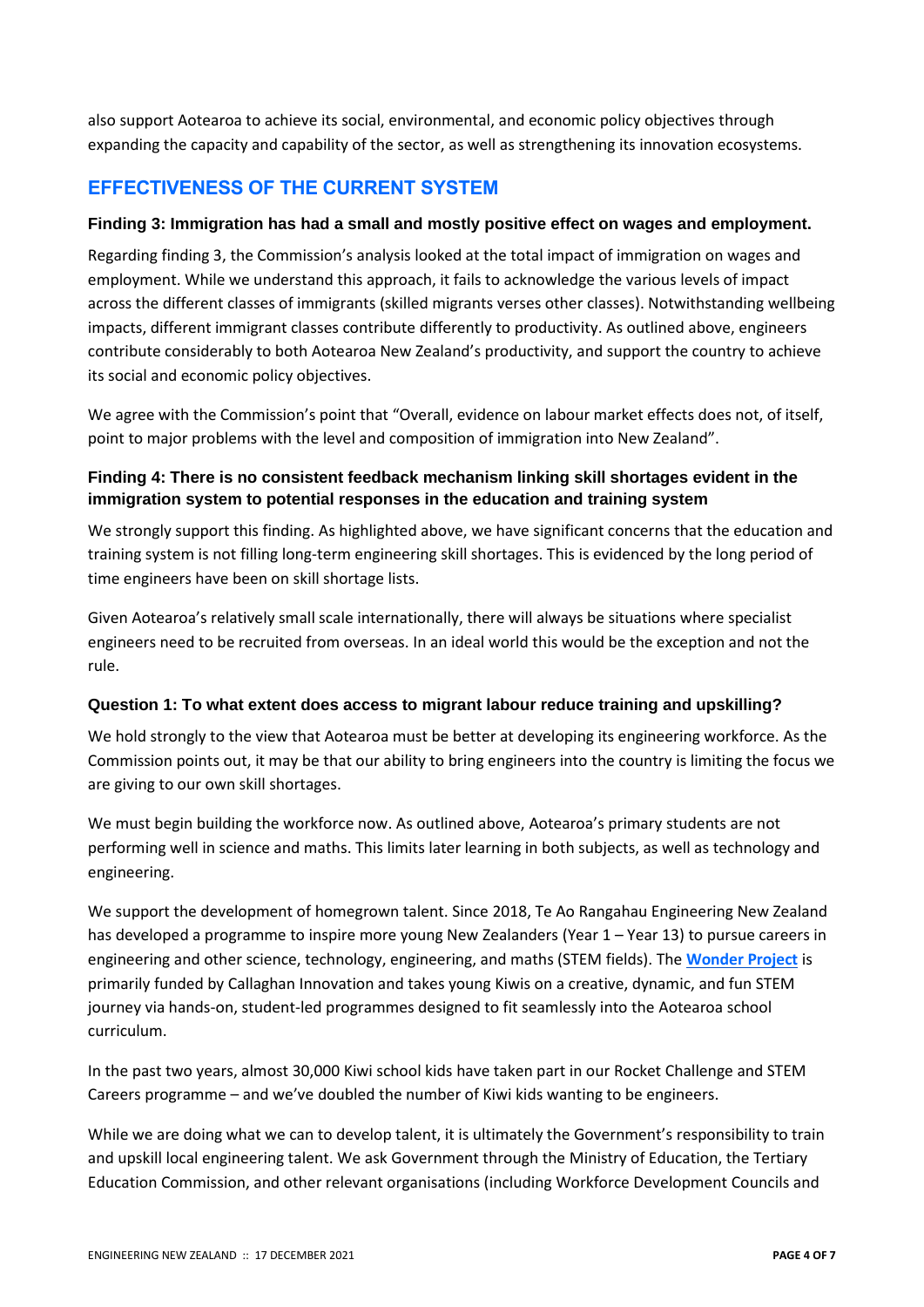Regional Skills Leadership Groups) to prioritise performance in science and maths and to highlight the need for engineers to build Aotearoa's future.

Furthermore, we encourage individual engineers to upskill and develop. Both Chartered Professional Engineers and members of Te Ao Rangahau Engineering New Zealand annually commit to ongoing professional development. We also provide continuing professional development for engineers.

#### **WIDER IMPACTS ON WELLBEING AND PRODUCTIVITY**

#### **Finding 7: Impacts on labour productivity**

Finding 7 outlines the view that overall, immigration has small positive impact on labour productivity and minor or conditional effects on innovation and exporting as channels for productivity growth.

As with finding 1, finding 7 looks at total immigration. This does not appropriately identify the significant contribution of classes of skilled immigrants, such as engineers. Regarding productivity, PwC's research indicated that engineers contribute significantly to productivity. Per employee, engineers are nearly three times as productive compared with those employed for tourism (\$213,0000 of GDP per employee for engineering, verses \$73,400 per employee for tourism).

Furthermore, some of the industries engineers work in, notably research and development, manufacturing, and primary industries, are key contributors to innovation and exporting.

#### **Finding 9: Regardless of immigration levels, planning, land use regulation, and infrastructure policy reforms are needed**

We agree with finding 9 and have been advocating to Government for planning, land use regulation and infrastructure policy reforms. These must be continued regardless of immigration levels.

#### **Finding 10: Capacity and capability resiliency risks**

Finding 10 outlines Aotearoa's labour resiliency risks, with the country's overdependence on the migrant workforce. We agree with this finding, noting that engineering labour shortages have been significantly exacerbated by the Covid-19 pandemic and the closing of our borders. To us, this has clearly highlighted our labour risks. We note that most Government consultation documents now highlight capability and capacity concerns. The most recent examples include Ministry for the Environment's *Te hau mārohi ki anamata Transitioning to a low-emissions and climate-resilient future* and the New Zealand Infrastructure Commission's consultation document *He Tūāpapa ki te Ora - Infrastructure for a Better Future*. Aotearoa is at significant risk of relying on immigration to fill the demand for a skilled workforce.

#### **Recommendation 2: The Minister should regularly develop and publish an immigration Government Policy Statement**

We strongly support this recommendation, which would require the Minister to set out short-term and long-term objectives, performance measures, response to Treaty of Waitangi requirements, a description of how the demand for temporary and resident visas will be managed over the period of the GPS, and specification of planning ranges for new residents over the period. Should this recommendation be accepted by Government, we ask the Government consult with industry in the development of each GPS.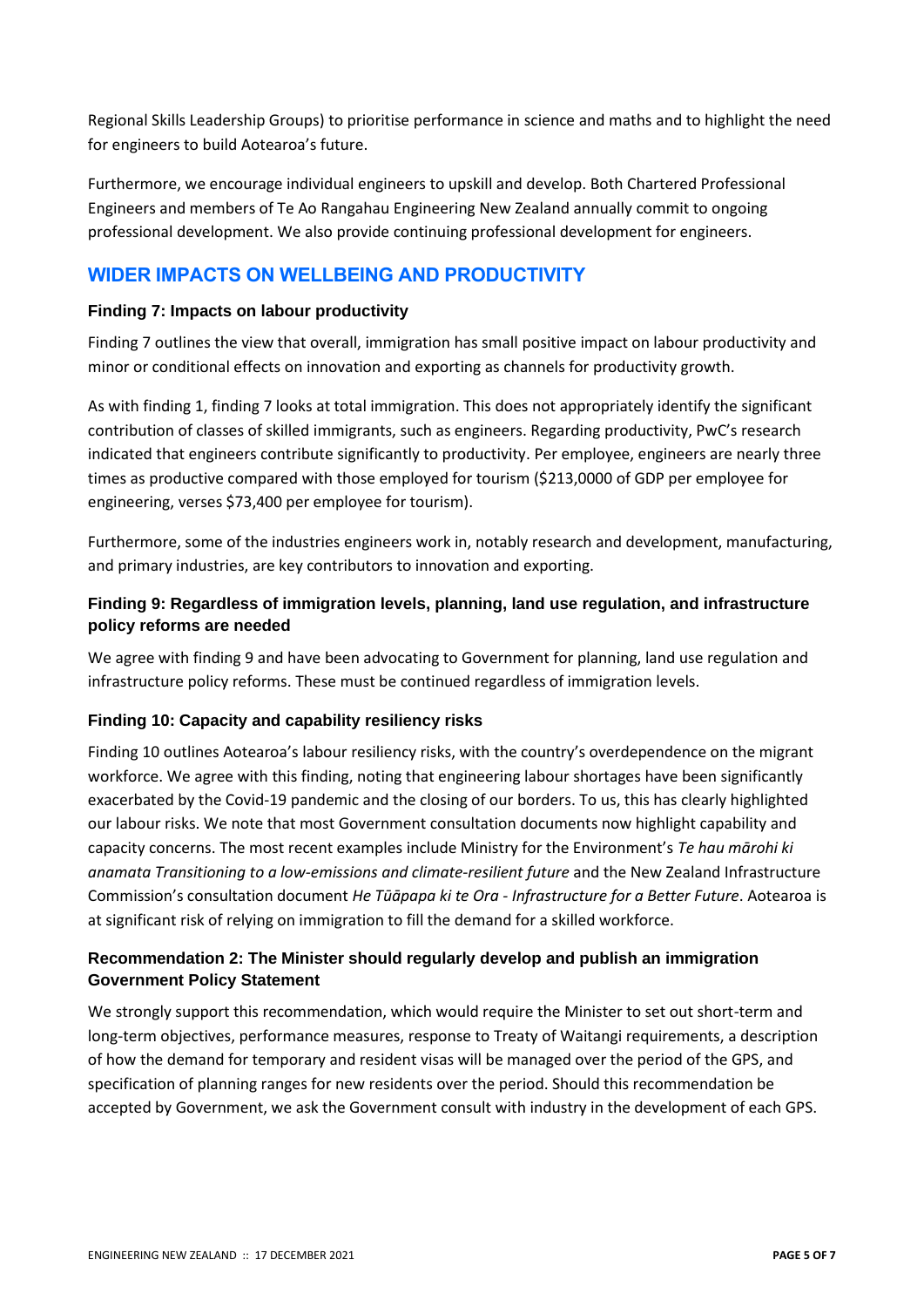#### **Recommendation 3: Government to quantify New Zealand's absorptive capacity and how it intends to manage capacity**

In principle we support this recommendation, but query how this will be measured and monitored and how varying immigration objectives will be managed in a transparent way through this process. As with recommendation 3 above, we ask that Government consult with industry on absorptive capability.

#### **Question 2: What objectives should be included in an immigration Government Policy Statement?**

An immigration GPS should set out:

- Strategic priorities for Immigration New Zealand
- Aotearoa's short-term and long-term skills shortages
- Industry forecasting and demand
- Wider Government policy settings impacting immigration, including workforce training and development plans
- Aotearoa's absorptive capacity
- Anticipated migrant levels across categories
- Roles and responsibilities for delivery of GPS (including transparent targets and timelines for Immigration New Zealand)

We strongly support an immigration GPS because we see it as a mechanism to provide transparency and clarity on the work of Immigration New Zealand.

#### **Question 4: Annual number of resident visas**

We do not have a view on the numbers of resident visas that should be provided each year. However, we ask Government for transparency on the numbers set. We also ask Government for an ongoing discussion with industry on the setting of numbers, as well as the setting of resident visa options, as this significantly impacts our ability to attract overseas talent. The ability of migrants to obtain resident status impacts on our international competitive edge. The international market for specialist engineers is competitive. While we cannot always offer the most competitive salaries, Aotearoa is a desirable country for many migrants because of wider lifestyle considerations. Resident visa settings therefore impact our desirability.

Finally, consideration must be given to the pathway for international students who have studied engineering in Aotearoa. Currently, international engineers graduating in Aotearoa can work for three years on a study to work visa. At the end of three years, we lose considerable talent because these migrants do not reach Immigration New Zealand requirements for residency.

### **CONCLUSION**

Thank you for the opportunity to comment on the consultation document. While we have not answered every question, we have sought to raise key points on the Commission's findings and recommendations as they relate to the engineering profession.

We strongly encourage Government to progress work on Aotearoa's immigration settings. The Commission has done an excellent job outlining opportunities for improvement and we are supportive of these. We